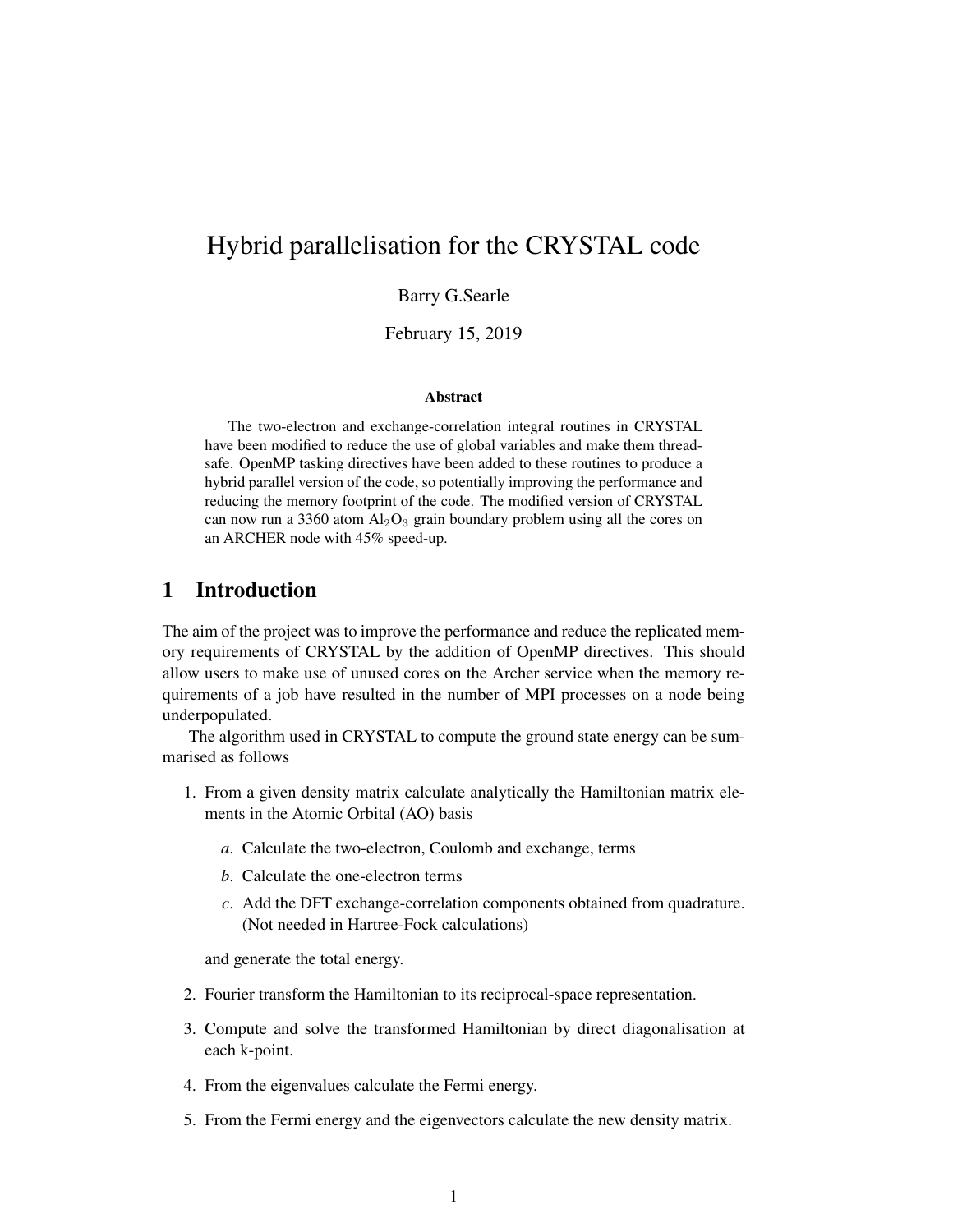6. Repeat steps 1.-5. until convergence in the total energy is achieved. Each repeat is an iteration of the Self-Consistent Field (SCF) method.

Due to the time constraints of the eCSE the work plan involved two phases to address steps 1a and 1c. Step 3 uses library routines, LAPACK in the serial/data replicated code and ScaLAPACK in the distributed data code. As modern implementations of these libraries on ARCHER provide support for threaded versions the diagonalisation step should show some performance improvement without modification. Steps 1b, 2, 4 and 5 were not addressed in this project, which will limit the maximum speed-up achievable for an SCF iteration. Step 1b is usually the most computationally expensive of the unmodified steps. For geometry optimisation jobs there is also no change to the calculation of forces that follows the SCF iterations.

Each phase of the project required modernising the code to move variables from global storage, common blocks or modules, into local variables. e.g.

```
SUBROUTINE DFAC4
USE NUMBERS
IMPLICIT REAL(FLOAT) (A-H, O-Z)
COMMON/TCOMM/ACCFAC
```
becomes

```
SUBROUTINE DFAC4(ACCFAC)
USE NUMBERS
IMPLICIT NONE
REAL(FLOAT), INTENT(IN) :: ACCFAC
```
In cases where there were multiple calls to a subroutine this had the added advantage of simplifying the code. e.g. OLDACC = ACCFAC

```
ACCFAC = ACCFAJCALL DFAC4
ACCFAC = ACCFAKCALL DFAC4
ACCFAC = OLDACC
```
becomes

CALL DFAC4(ACCFAJ) CALL DFAC4(ACCFAK)

In some cases related variables were grouped into derived types to reduce the length of the subroutine parameter list and reduce the risk of mistakes in its use. Once these global variables were made thread safe, OpenMP directives could then be added to run tasks on any unused cores. This also required finding test cases that covered the routines being modified to make sure the changes had been tested and were correct.

It is worth also mentioning that the integrals, step 1 in the above scheme, are the most memory consuming part of most large scale runs of CRYSTAL. This is due to many of the required data structures being fully replicated on each process to simplify the code due to the irregular nature of the data accesses required in these subroutines. Thus the memory use of this portion does not decrease with increasing number of processes, and indeed the memory use per node increases as a larger number of processes are placed upon it. Use of threads reduces the number of processes required to populate the node while still allowing full use of all the cores, and thus should allow large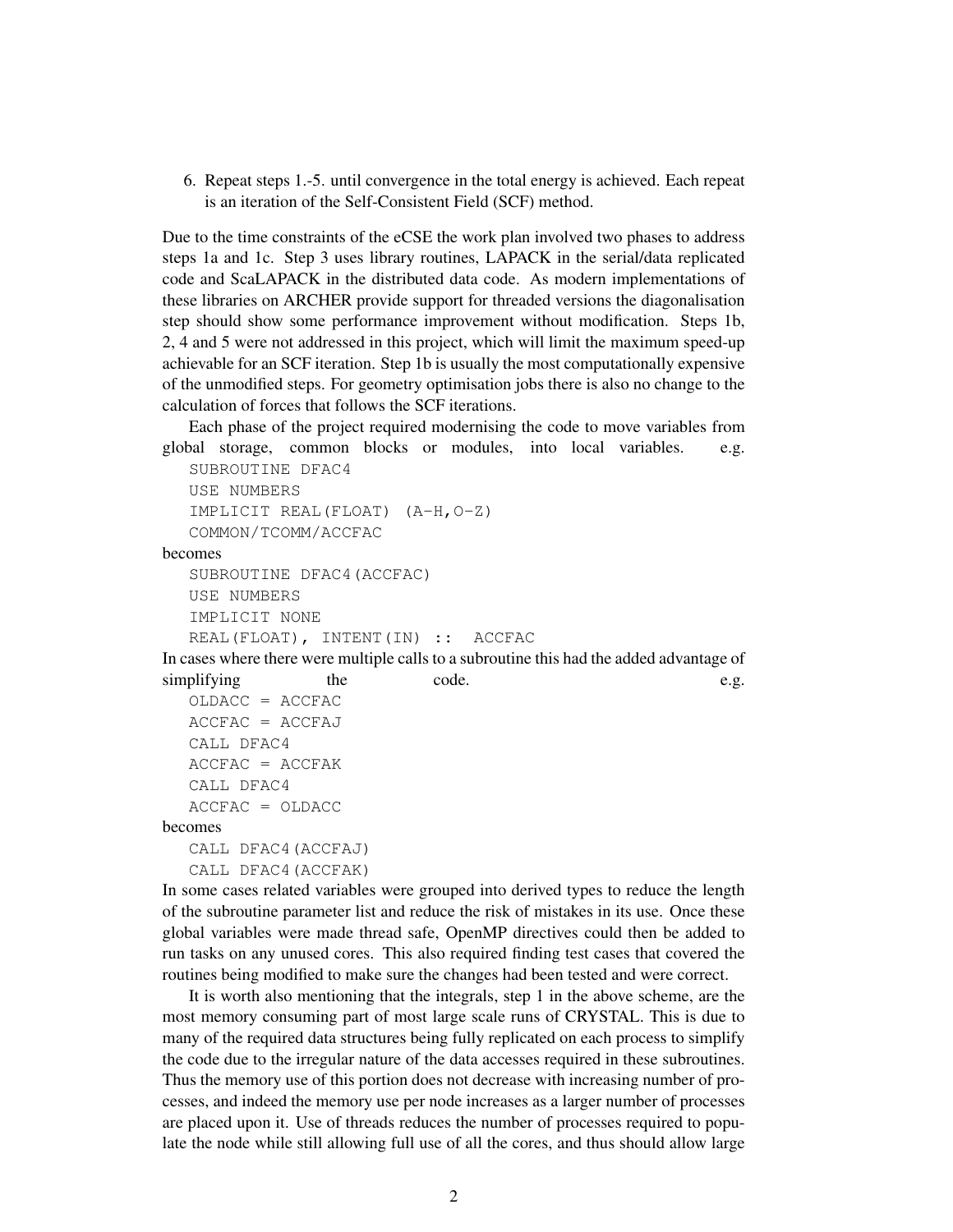calculations to use larger number of cores *on a node*. One can also contrast this with the other portions of the code which are fully data distributed. Thus large structures are shared among the nodes, and in practice the memory usage in these sections is less important.

## 2 2-electron integral OpenMP modifications

The driver routine for the 2-electron integrals is SHELLXN. The 2-electron integrals require 4 Gaussian basis functions, an initial and final state for each of the electrons. The outer loop of SHELLXN runs over a screened pair of basis functions. Inside this is a loop over translated copies of one of the pair of functions. OpenMP tasks are generated from the code inside these loops which contains loops over than remaining pair of basis functions. The resulting tasks are fairly coarse-grained, but have the advantage of generating independent writes to the outputted data structure, the irreducible Fock matrix, thus avoiding the need for atomic memory access directives. This requires changes to pass information via argument lists to all subroutines, and their children, called by SHELLXN. To simplify the parameter passing some of the data is collected into new derived types which are declared locally. These types produce a clearer relationship between some of the data and the integrals calculation. The main part of SHELLXN, which is essentially the OpenMP task, is split off into a subroutine which allows most of the local variables to be declared in the task rather than be declared in SHELLXN and then copied by the OpenMP directive.

The main complication in these routines are the buffers used for the bipolar approximation to the integrals. Each thread needs it own table, which need to be recalculated when full rather than spilling to disk. If the memory buffer is large enough for the fulltable then all threads can share it and local buffers aren't unnecessary. These dynamically allocated buffers may be the largest temporary data objects depending on their size which can be specified in the input file. The next largest, which are also dyanmically allocated, are the work space for the VIC5 subroutines. The smaller objects are declared locally and in a few cases are eliminated with the code restructuring.

Similar changes have been applied to the P1 coulomb routine SHELLXCOUL. This is a specialised version of SHELLXN which is used in very low symmetry systems, as otherwise trying to exploit the (non-existant) symmetry in calculation of the integrals results in significant overheads. This routine has the same structure as SHELLXN without the exchange terms, which instead are calculated in SHELLEXCH. In this case the order of updates to the irreducible Fock matrix in SHELLEXCH may conflict, requiring the use of atomic memory accesses.

#### 2.1 Performance

The performance of the modified routines on a TiO<sub>2</sub>  $4 \times 4 \times 4$  supercell is shown in figure 1 (the data is in table 1 in the appendix). The performance of the code is generally slightly better on the same number of cores with threads, due to the better dynamic load balancing of the OpenMP tasks compared to the pure MPI code. There is also approximately 10% extra performance available when using the virtual hyperthreads available on the Xeon processors. Using hyper-threads is even more important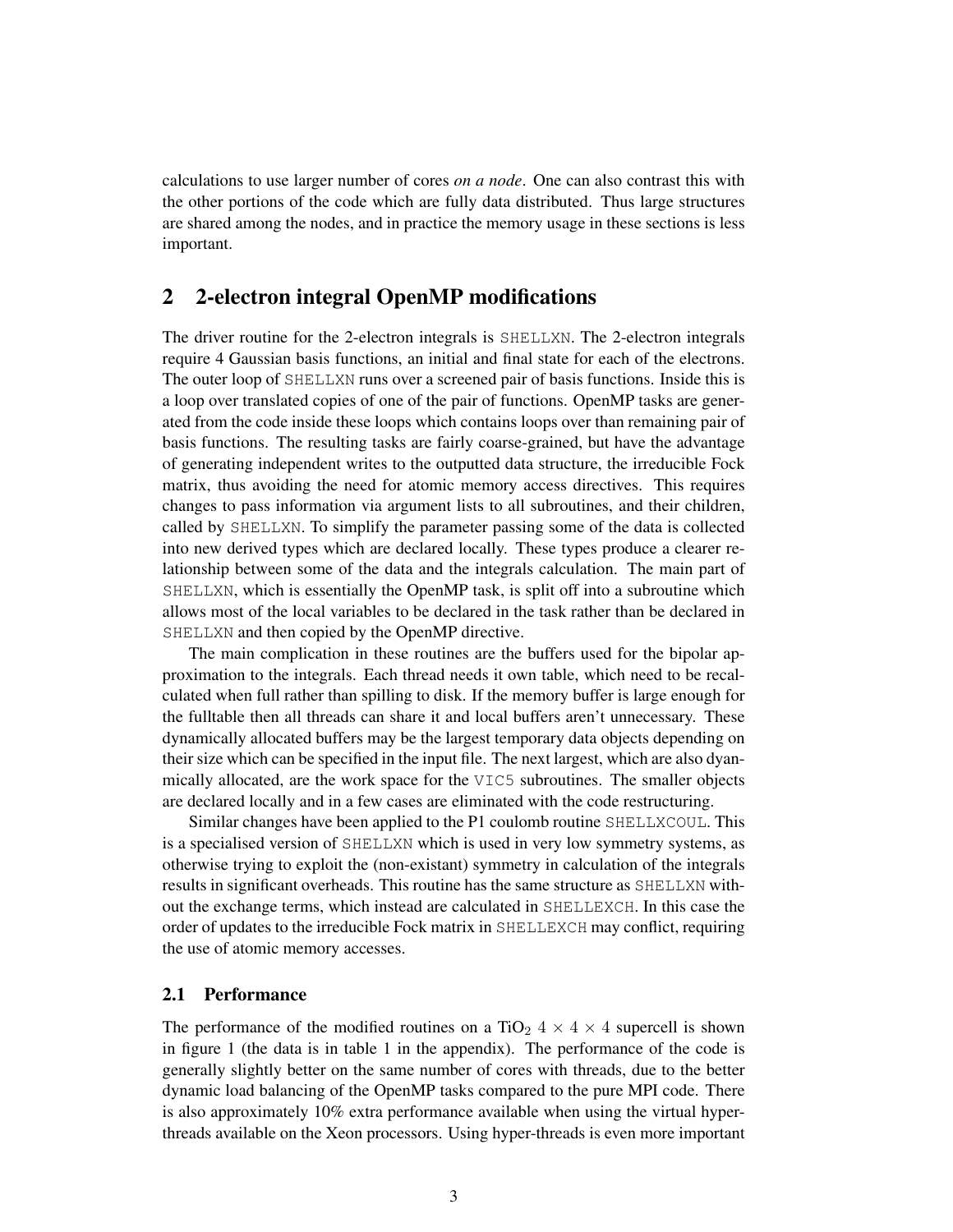on the Xeon Phi nodes of the Archer test system (see the appendix).

Figure 1: SHELLXN performance for equivalent number of MPI processes  $\times$  threads for a TiO<sub>2</sub>  $4 \times 4 \times 4$  supercell, e.g. 4 nodes is 96x1 or 48x2. Speed-up is relative to 48x1. (In the legend,  $n \times m$ , is n cores each with m hyper-threads, so 2x2 is 2 cores with 2 threads for a total of 4 threads)



2 electron integral performance

The modified routines are about 1% slower than the unmodified code due to the overhead of copying multiple subroutine parameters into 3 or 4 deep subroutine call sequences. This is easily negated by the extra performance available from the hyperthreads.

### 3 DFT OpenMP modifications

The DFT routines are more modern than the coulomb integrals and use modules rather than common blocks. The subroutine calls are also shallower making it easier to trace the effects of the global variables since a variable isn't used in the driver routine and then 3 levels down requiring it to be passed through the intervening routines.

The driver routine contains a main loop over batches of DFT grid points over which the quadrature is performed. This is somewhat similar to the main loop over shell pairs in the integrals and is one possible candidate for generating parallel tasks. The loop over DFT batches of points involves 3 steps. These are the generation of the density on the grid, the evaluation of the functional from this density, and the mapping of the functional into the Fock matrix. Approximately 70% of the time in the loop is in the first step, with 25% in the third step. A second parallelisation strategy considered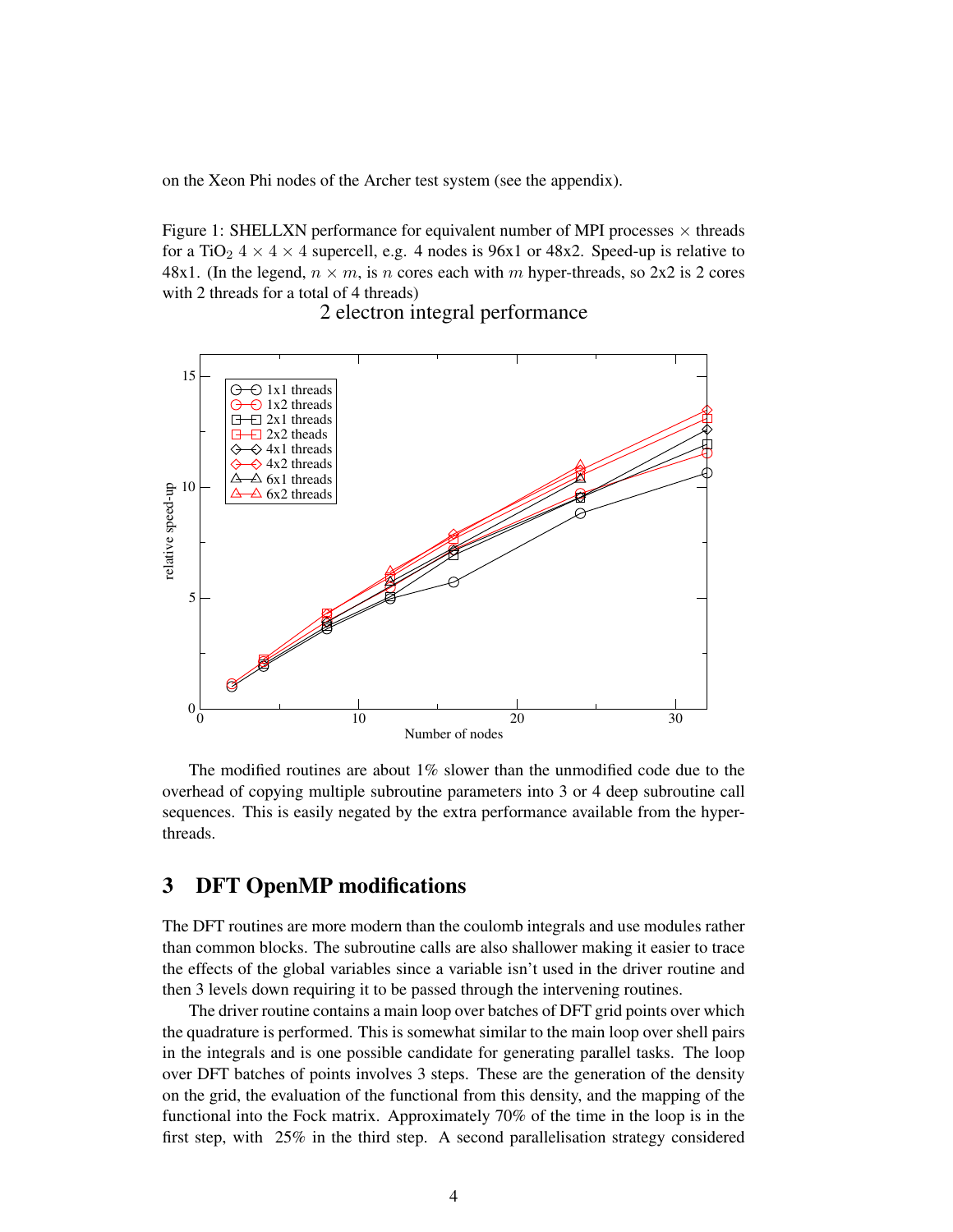was to use the loops within these 2 subroutines to generate tasks. Both parallelisation options can have threads simultaneously attempting to write the same location in the Fock matrix in the final step and therefore require the use of OpenMP atomic memory directives. The second option can also have conflicting memory accesses to the density on the grid requiring additional atomic operations. The second option also requires task waits within each subroutine since the functional can't be evaluated until the density is complete. The result is that the first, more coarse grained, parallelisation option has better scaling than the second (see figure 2).

Figure 2: Performance of alternative DFT parallelisation options for an alumina slab on a 4 core desktop PC



Alternative DFT parallelisation

The other difference between the two parallelisation options is the memory requirements. There are temporary arrays required by each thread sized by the number of points times the maximum size of an orbital pair (NPMAXT) and others related to the number of points times the direct space vectors that contribute to a grid point (NPICAVER). The default number of grid points, changed by the CHUNKS) keyword is 200. The second parallelisation only requires temporary storage per thread proportional to NPMAXT. The first option has temporary storage related to both values and NPICAVER is the larger of the two values. The largest value of NPICAVER found from examining a variety of test case is 500000. This is about the same size as the temporary storage already used in the integral routines, so we have chosen to use the first parallelisation option due to its better performance. Due to the size of NPICAVER, temporary objects of this size are dynamically allocated for each thread, whilst the smaller objects are declared locally.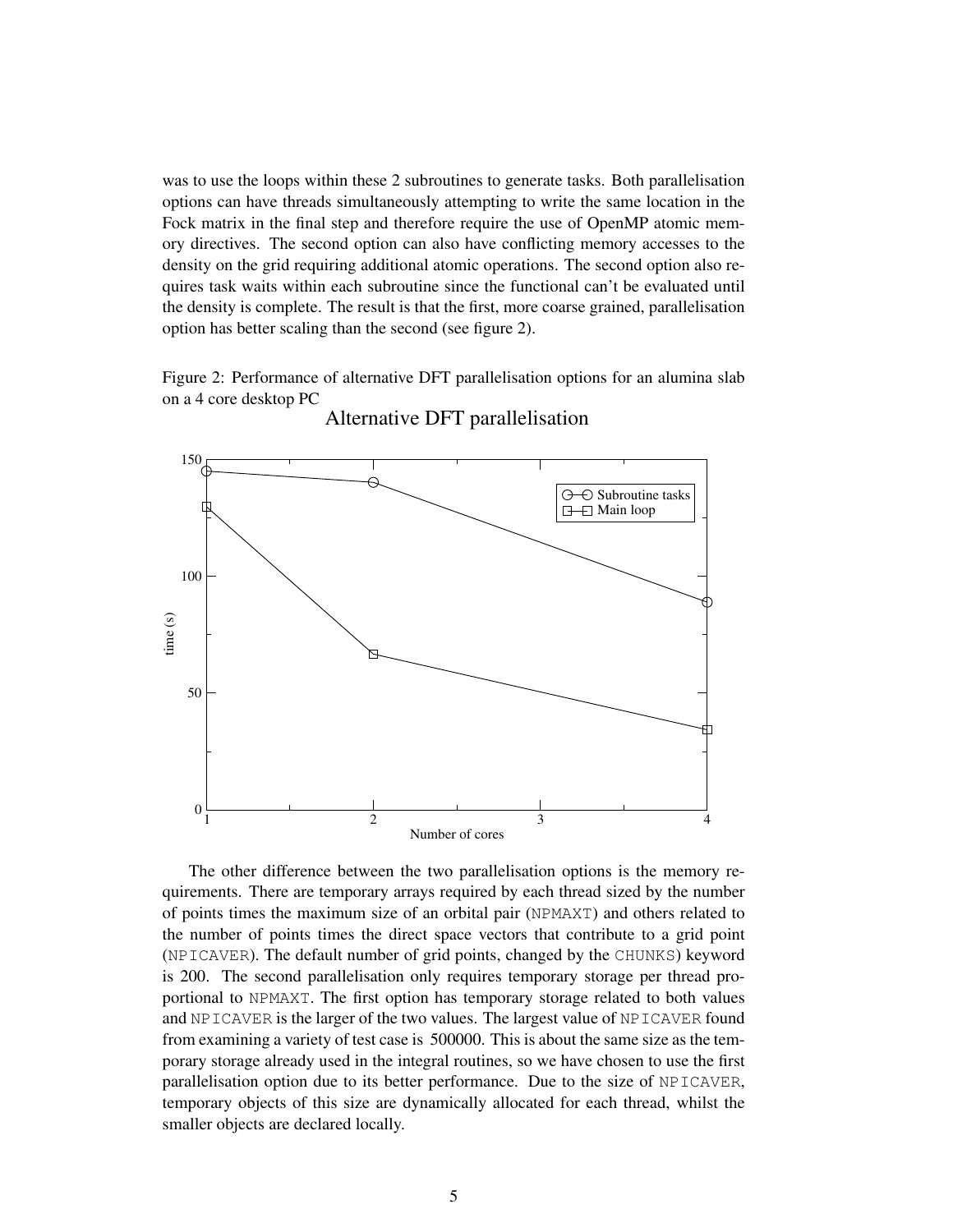Figure 3: NUMDFT performance for equivalent number of MPI processes  $\times$  threads for a TiO<sub>2</sub>  $6 \times 6 \times 6$  supercell, e.g. 4 nodes is 96x1 or 48x2. Speed-up is relative to 96x1

# 5  $\ominus$  1 thread ⊖  $\pm$  2 threads  $\Box$  $\Theta$  1x2 threads 4 relative speed-up 3 2  $10^{\circ}$ 5 10 15 20 number of nodes

## DFT performance

#### 3.1 Performance

The performance of the modified routines on a TiO<sub>2</sub>  $6 \times 6 \times 6$  supercell is shown in figure 3 (the data is in table 3 in the appendix). The times for the smaller supercell used in the integrals were too small to be reliable (0.5-2 seconds) and are included in the appendix.

## 4 Overall Performance

The overall performance of an SCF iteration is presented in figures 4 and 5. The Alumina example case is a true test of what we are trying to achieve as it requires 4GB per MPI process and is unable to use all the cores on a node. In this case there is a speed up of approximately 45% relative to the unthreaded code by using the unused cores on a node.

Since not all parts of the code have had OpenMP directives added in this project the overall SCF performance of the threaded code is not expected to be twice that of the unthreaded code with 2 threads. There are also some benefits due to the greater memory bandwidth per core and possibly higher turbo mode clock rates on an underpopulated node that contribute to this.

There may also be some performance improvement with hyper-threads on Archer. This needs to be tested for each problem being run since although the integrals perform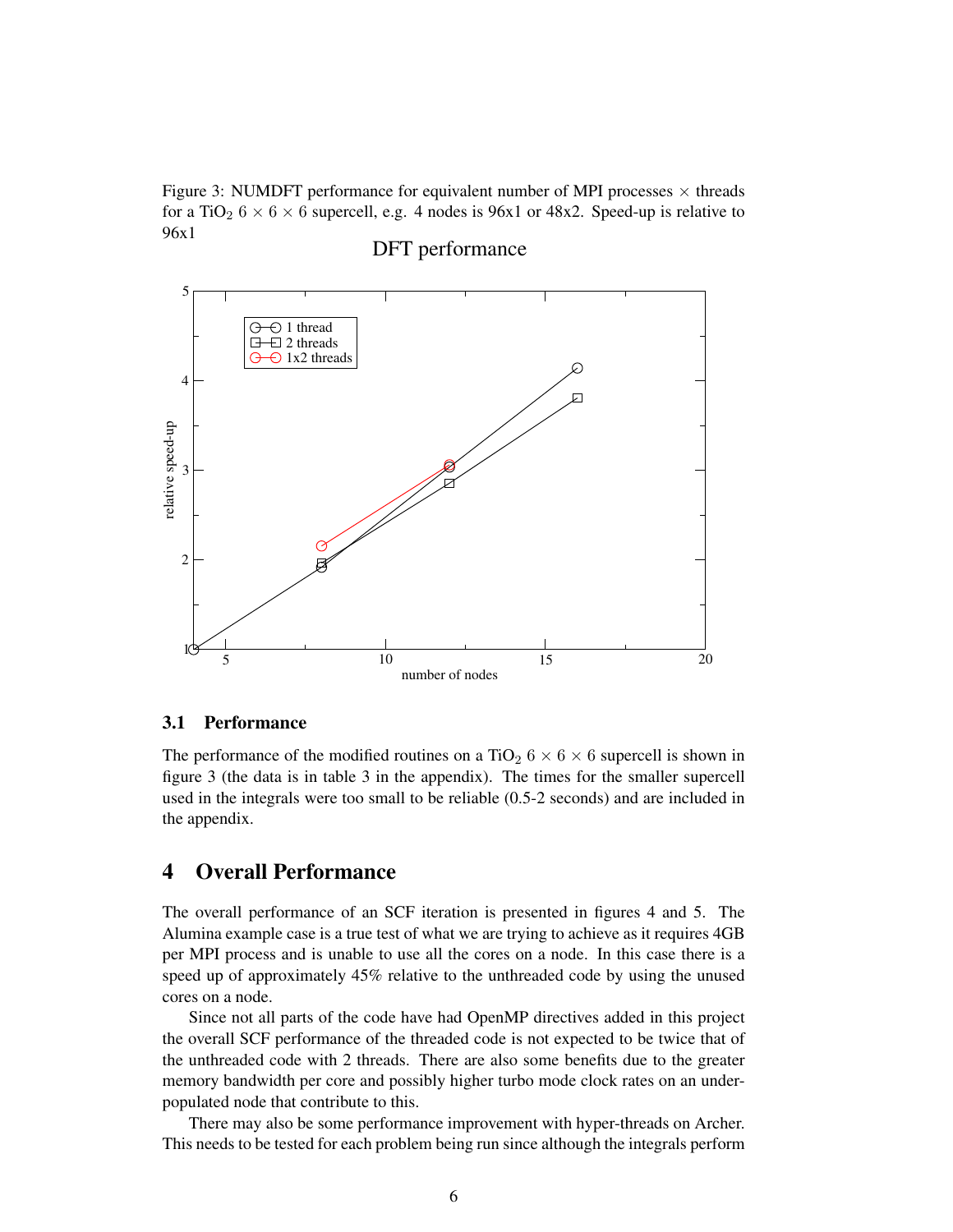Figure 4: Performance of 1 SCF iteration for an equivalent number of MPI processes for a TiO<sub>2</sub>  $4 \times 4 \times 4$  supercell. Speed-up is relative to  $48x1$ SCF performance



better, this can be partly cancelled out by reduced performance in the ScaLAPACK calls. One possible solution may be to use Intel's MKL library, where the threading within it can be separately controlled by the MKL NUM THREADS environment variable, instead of Cray's libsci.

## 5 Possible extensions

The simplest extension to this project is to add OpenMP directives to the one-electron integral calculation (step 1b in the SCF description). These share routines with the two-electron integrals so some of the required code modernisation work has already been done.

Other possibilities are to add threading directives to the CPHF two-electron integral and DFT driver routines or to modernise and thread the calculation of forces for geometry optimisations.

## 6 Summary

We have modernised the two-electron integral and numerical DFT code in CRYS-TAL17. OpenMP directives have been added to the modified routines to support hydrid OpenMP/MPI parallelism in the program. The demonstrated speed-up is approximately 45% for an Alumina test case that must be run under-populated on Archer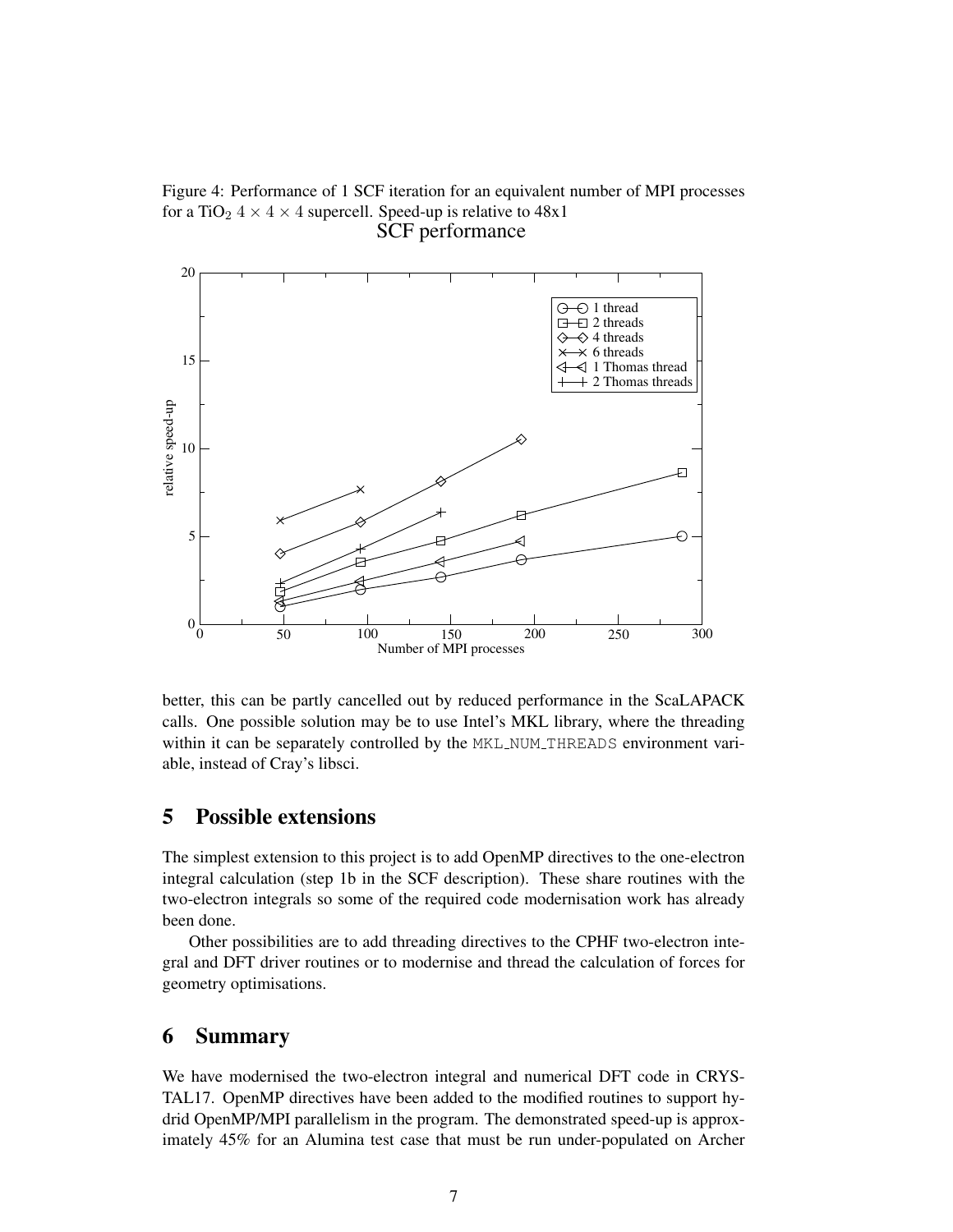Figure 5: Performance of 1 SCF iteration for an equivalent number of MPI processes for a model of an Alumina grain boundary. A node with 1 thread is under-populated with MPI processes, e.g. 96x1 requires 8 nodes (192 cores). Speed-up is relative to 96x1



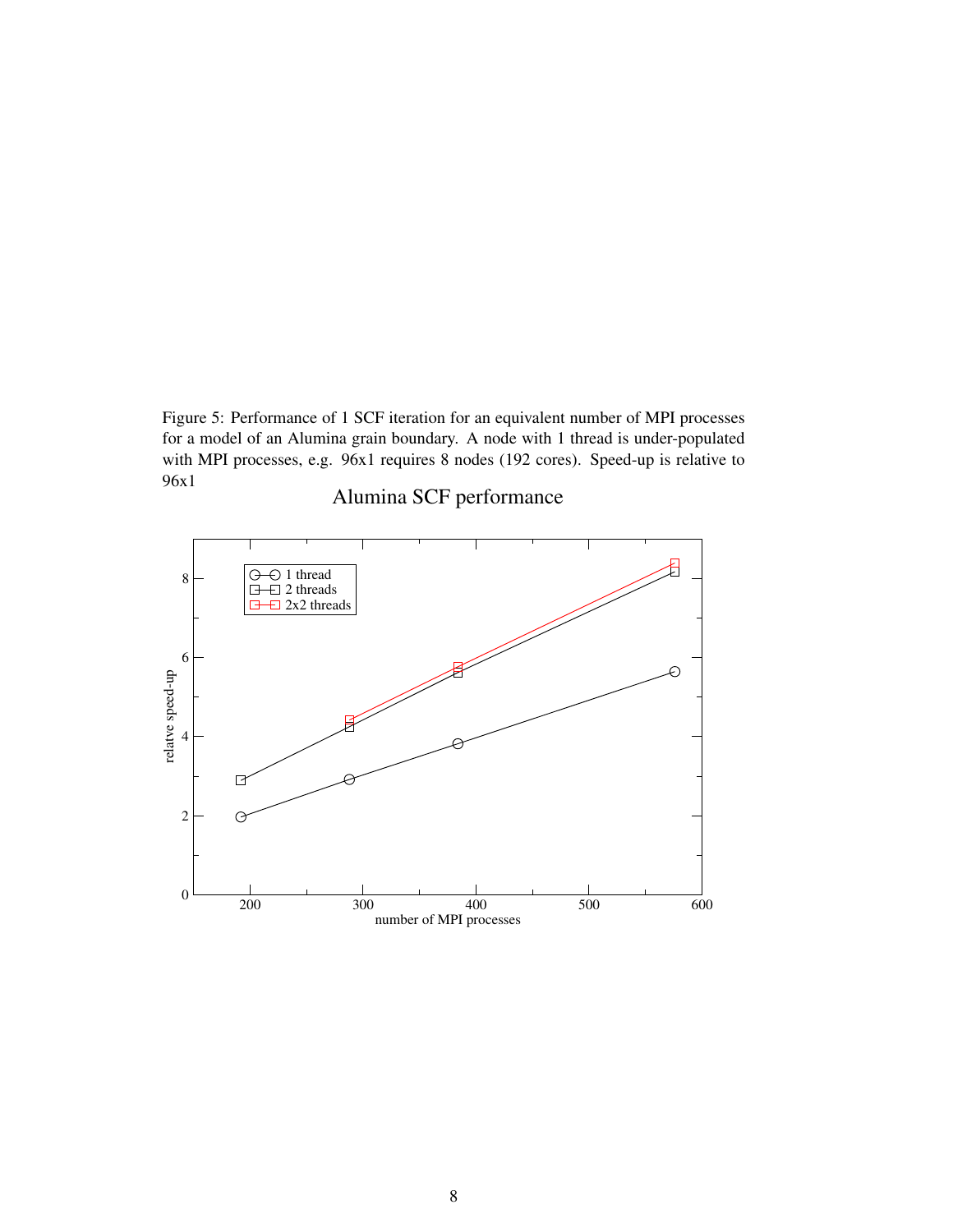| Number of nodes | 1 thread $(s)$ | 2 threads<br>4 threads |       | 6 threads | 12 threads |
|-----------------|----------------|------------------------|-------|-----------|------------|
|                 | 65.64          |                        |       |           |            |
|                 | 34.21          | 32.64                  |       |           | -          |
|                 | 18.21          | 17.64                  | 16.79 |           | -          |
| 12              | 13.22          | 12.99                  |       | 11.49     |            |
| 16              | 10.21          | 9.48                   | 9.20  |           |            |
| 24              | 7.45           | 6.89                   | 6.88  | 6.34      | 6.23       |
| 32              | 6.17           | 5.50                   | 5.21  |           |            |

Table 1: SHELLXN performance on Archer Xeon nodes for a  $TiO<sub>2</sub> 4 \times 4 \times 4$  supercell

Table 2: NUMDFT performance on Archer Xeon nodes for for a TiO<sub>2</sub>  $4 \times 4 \times 4$ supercell

| Number of nodes | 1 thread $(s)$ | 2 threads | 4 threads | 6 threads | 12 threads |  |
|-----------------|----------------|-----------|-----------|-----------|------------|--|
|                 | 6.9            |           |           |           |            |  |
|                 | 3.42           | 3.65      |           |           |            |  |
|                 | 2.07           | 2.31      | 2.17      |           |            |  |
| 12              | 1.59           | 1.62      |           | 1.79      |            |  |
| 16              | 1.37           | 1.5       | 1.53      |           |            |  |
| 24              | 1.33           | 1.37      | 1.32      | 1.38      | 1.37       |  |

nodes with the original code. This will allow users to make better use of their Archer resources for jobs that are currently limited by the memory requirements per process.

## 7 Acknowledgement

This work was funded under the embedded CSE programme of the ARCHER UK National Supercomputing Service (http://www.archer.ac.uk)

## 8 Appendix - Test details

Archer has 24 core 2.7GHz Xeon v2 nodes with 64GB, the Tier-2 system Thomas has 24 core 2.2GHz Xeon v4 nodes with 128GB and the Xeon Phi system has 64 1.3GHz cores with 96GB.

The TiO<sub>2</sub>  $4 \times 4 \times 4$  supercell has 384 atoms, 8 kpoints and 8064 orbitals. The TiO<sub>2</sub>  $6 \times 6 \times 6$  supercell has 1296 atoms, 1 k point and 27216 orbitals. The Alumina grain boundary has 3360 atoms, 1 k point and 43680 orbitals.

Archer tests were run with the PrgEnv-intel/5.2.82, cray-libsci/16.11.1, and Intel/17.0.0.098 modules. The Alumina tests were run with  $aprun -n 192 -N 12$  $-$ S 6  $-$ cc numa node (1 thread), aprun  $-n$  192  $-N$  12  $-$ S 6  $-d$  2  $-c$ c numa node (threads), and aprun -n 192 -N 12 -S  $6 -d$  4 -j 2 -cc numa node (2x2 hyper-threads).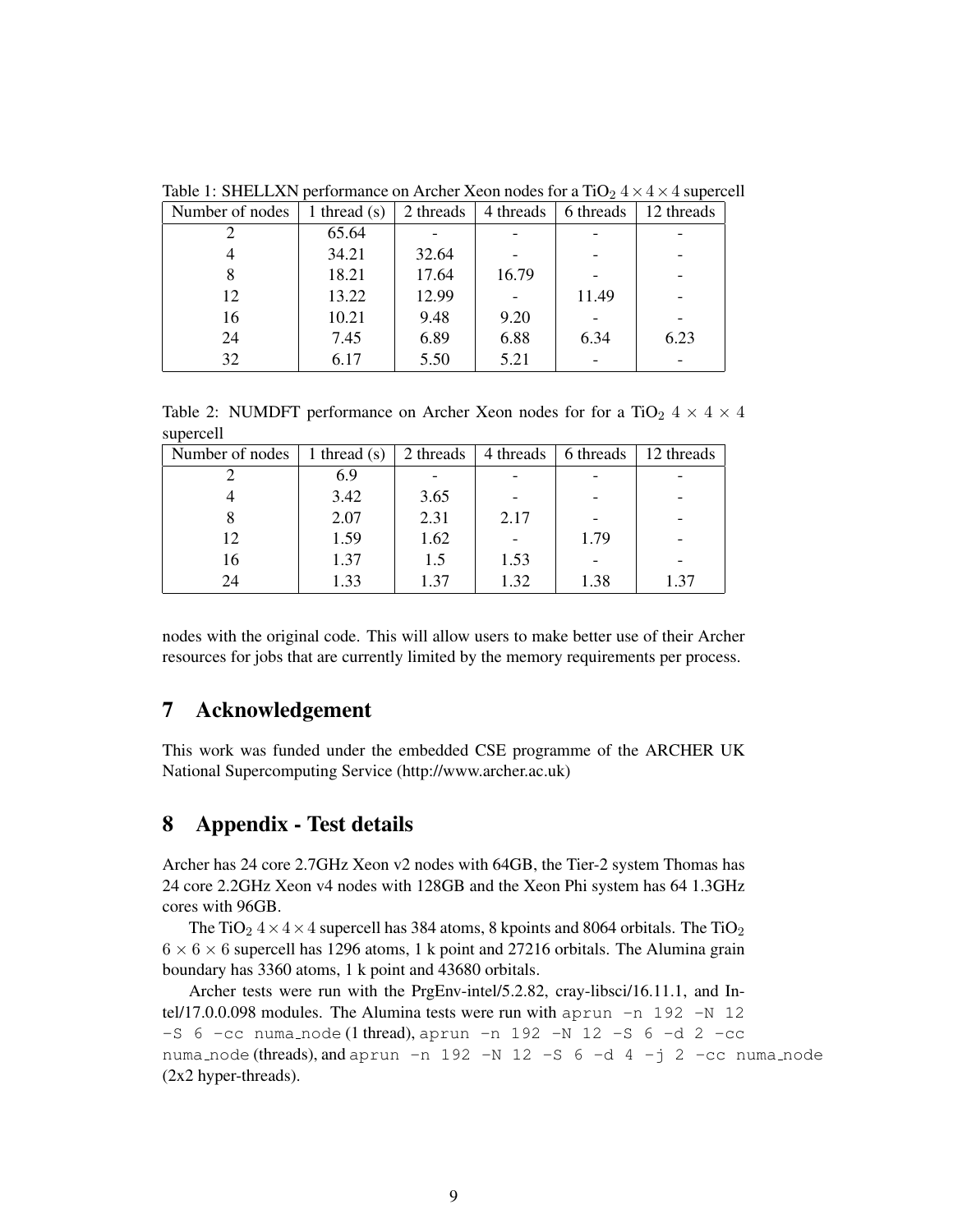Figure 6: NUMDFT performance for equivalent number of MPI processes  $\times$  threads for a TiO<sub>2</sub>  $4 \times 4 \times 4$  supercell, e.g. 4 nodes is 96x1 or 48x2. Speed-up is relative to 48x1

## 6  $\ominus$ 1 thread 日 2 threads 5  $\Leftrightarrow$  4 threads  $\leftrightarrow$  $\overline{\triangle}$  6 threads д 4 relative speed-up 3 2 1  $0\frac{L}{0}$ 0 5 10 15 20 25 Number of nodes

# DFT performance

Table 3: NUMDFT performance on Archer Xeon nodes for for a TiO<sub>2</sub>  $6 \times 6 \times 6$ supercell

| Number of nodes   1 thread (s)   2 threads   4 threads   6 threads   12 threads |       |       |  |  |  |
|---------------------------------------------------------------------------------|-------|-------|--|--|--|
|                                                                                 |       |       |  |  |  |
|                                                                                 | 22.67 |       |  |  |  |
|                                                                                 | 11.81 | 11.53 |  |  |  |
|                                                                                 | 5.47  | 5.95  |  |  |  |

Table 4: Performance of 1 SCF iteration on Archer Xeon nodes for a TiO<sub>2</sub> 4  $\times$  4  $\times$  4 supercell

| Number of MPI processes | 1 thread $(s)$ | 2 threads | 4 threads | 6 threads |  |
|-------------------------|----------------|-----------|-----------|-----------|--|
| 48                      | 385.75         | 208.33    | 118.86    | 95.96     |  |
| 96                      | 195.48         | 109.22    | 66.38     | 50.3      |  |
| 144                     | 143.94         | 81.28     | 47.44     | 39.5      |  |
| 192                     | 105.04         | 62.14     | 36.65     |           |  |
| 288                     | 76.98          | 44.74     |           |           |  |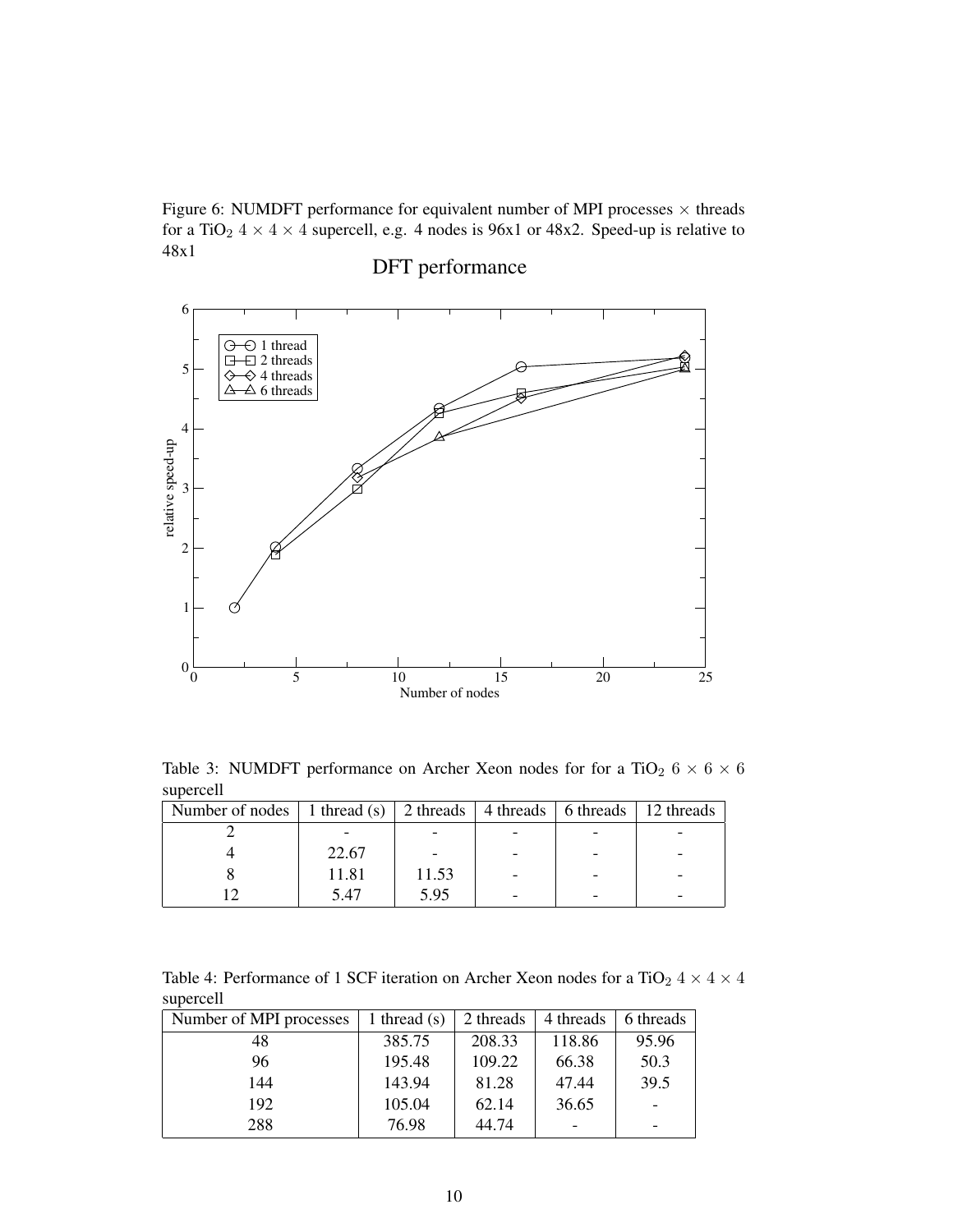| Number of MPI processes | 1 thread $(s)$ | 2 threads $(s)$ |
|-------------------------|----------------|-----------------|
| 48                      | 294.32         | 165.21          |
| 96                      | 157.95         | 89.26           |
| 144                     | 108.45         | 60.63           |
| 192                     | 81.55          |                 |

Table 5: Performance of 1 SCF iteration on Thomas Xeon nodes for a TiO<sub>2</sub> 4  $\times$  4  $\times$  4 supercell

Table 6: Performance of 1 SCF iteration for an equivalent number of MPI processes for a model of an Alumina grain boundary. A node with 1 thread is under-populated with MPI processes, e.g. 96x1 requires 8 nodes (192 cores).

| Number of MPI processes | 1 thread $(s)$ | 2 threads | $2x2$ threads |  |
|-------------------------|----------------|-----------|---------------|--|
| 96                      | 5767.8         |           |               |  |
| 192                     | 2932.1         | 1993.9    |               |  |
| 288                     | 1977.4         | 1357.1    | 1304.7        |  |
| 384                     | 1509.9         | 1026.1    | 1000.2        |  |
| 576                     | 1021.9         | 705.9     | 687.4         |  |

Table 7: SHELLXN performance on Xeon phi nodes for TiO<sub>2</sub>  $4 \times 4 \times 4$ 

| Number of nodes | 1 thread $(s)$ | 2 threads $\vert$ | 4 threads | 1x2   | 2x2   | 4x2   | 1x4   | 2x4   | 4x4           |
|-----------------|----------------|-------------------|-----------|-------|-------|-------|-------|-------|---------------|
|                 | 122.99         | 115.92            | 113.58    | 97.0  | 95.08 | 91.1  | 86.43 |       | 83.55   83.37 |
|                 | 63.77          | 61.82             | 60.0      | 51.51 | 51.42 | 48.07 | 47.4  | 46.04 | 44.43         |
|                 | 38.02          | 33.91             | 33.09     | 30.91 | 27.9  | 27.29 | 28.58 | 26.61 | 25.64         |